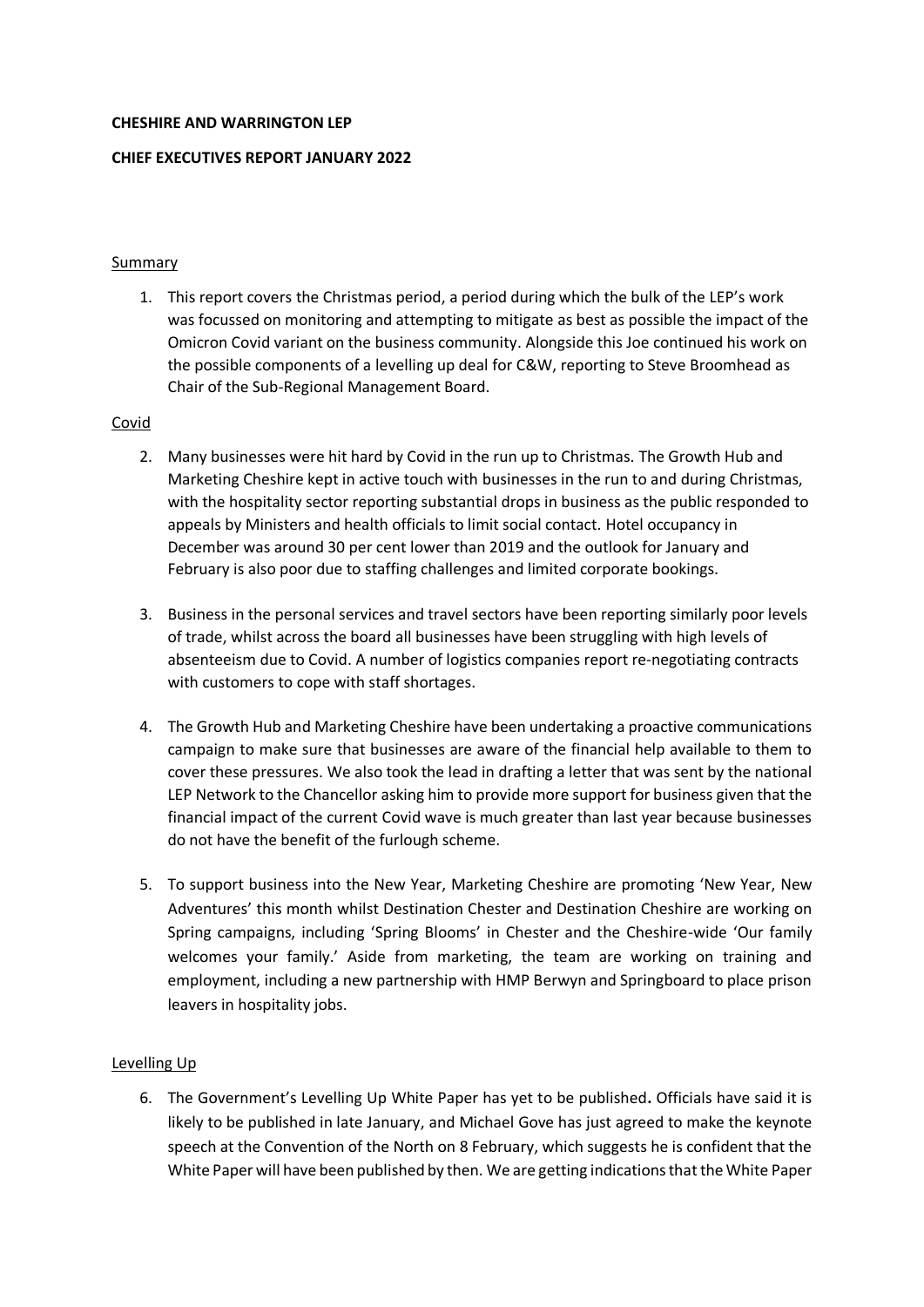will include a series of strategic goals for 2030, which could range from Net Zero, to innovation, to addressing inequalities in life changes. However, we do not expect significant new funding to be announced beyond what has been agreed in the Spending Review. More locally Joe is continuing his work for the Sub-Regional Leaders Board on developing the evidence base and policy ideas for levelling up and a County Deal for C&W.

# LEP Budget and Delivery Plan for 2022/3

7. The Whitehall internal budgeting round, which will set programme budgets for the next three years, is still underway and is unlikely to reach its conclusion until well into March. We therefore have very little sense of the level of funding we will get from central Government, or the things we will have to deliver with it. The paper from Ian which is due to discussed under part B of the Board agenda proposes that, except where we know otherwise, we produce an initial budget that assumes that we will receive the same level of funding in 2022/3 as in 2021/2. We have also asked executive team members to identify key deliverables for 2022/3, working closely with Board members and drawing on the purpose pyramids that each committee has produced. These initial budgets and delivery proposals can then form the basis of final budgets and delivery plans once our funding is confirmed.

### Annual Conversation

- 8. Our annual performance assessment, or Annual Conversation, with Government officials is due to take place on 4 February. In previous years LEPs have been graded from excellent through to "needs improvement" against a range of criteria. C&W has always scored very well against these criteria, always being within the top three LEPs in the country. This year, following the practice adopted during the height of the Covid crisis, the focus is simply on whether or not we have met the required standards on governance, delivery and strategy. Nevertheless we propose to send the Cities and Local Growth Unit (CLGU) a note highlighting the very many areas where we have gone well beyond minimum requirements during 2021/2.
- 9. The commitment of LEPs to transparent governance is one of the areas on which the Annual Conversation isfocussed, and CLGU will therefore always ask us to show that we have systems in place that ensure that we are keeping a comprehensive and up to date register of members' interests. We will be shortly sending an email to Board members asking them to update their returns using a new electronic system that we hope will be easier to complete and make it easier for the executive to collate and publish. I would be very grateful if Board members could respond quickly to the email, when it arrives.

# Sustainable and Inclusive Growth Commission (SIGC)

10. SIGC is currently drafting a consultation document which it will use as a means of engaging with residents and stakeholders in C&W to seek their views and build support for the proposals that SIGC have been developing over the past twelve months. A draft of the document will be going to the Sub-Regional Leaders Board at the end of the month and one